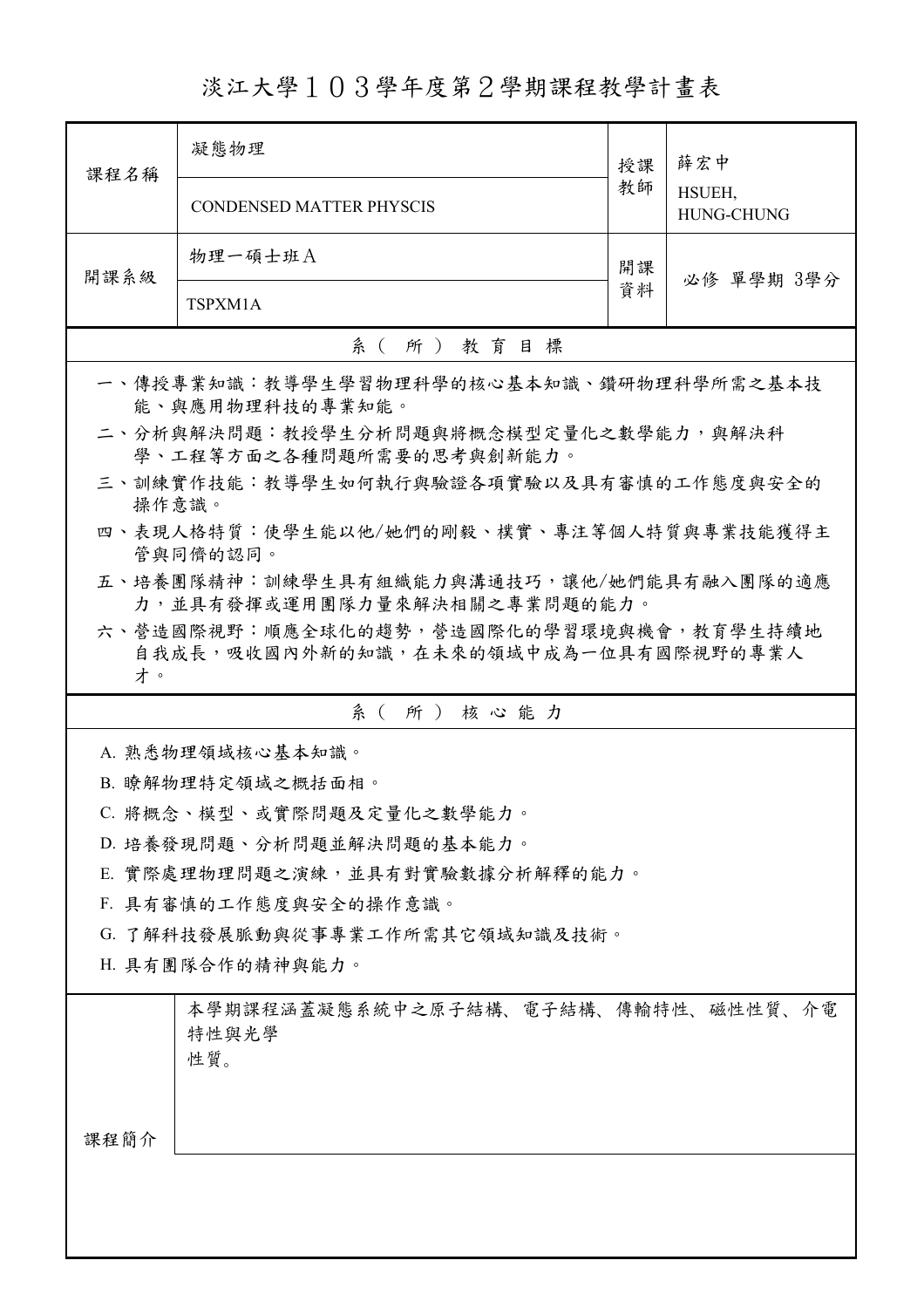|                                                                                                                                                                                                                                                                                                                | The topics of this course will cover the taomic structures, electronic<br>properties, transport<br>phenomena, magnetism, dielectric, and optical properties of condensed matter<br>systems.                                                   |                                    |                                                                                                                                         |                |              |  |  |
|----------------------------------------------------------------------------------------------------------------------------------------------------------------------------------------------------------------------------------------------------------------------------------------------------------------|-----------------------------------------------------------------------------------------------------------------------------------------------------------------------------------------------------------------------------------------------|------------------------------------|-----------------------------------------------------------------------------------------------------------------------------------------|----------------|--------------|--|--|
|                                                                                                                                                                                                                                                                                                                | 本課程教學目標與目標層級、系(所)核心能力相關性                                                                                                                                                                                                                      |                                    |                                                                                                                                         |                |              |  |  |
|                                                                                                                                                                                                                                                                                                                | 一、目標層級(選填):<br>(一)「認知」(Cognitive 簡稱C)領域:C1 記憶、C2 瞭解、C3 應用、C4 分析、<br>C5 評鑑、C6 創造<br>(二)「技能 <sub>」</sub> (Psychomotor 簡稱P)領域:P1 模仿、P2 機械反應、P3 獨立操作、<br>P4 聯結操作、P5 自動化、P6 創作<br>(三)「情意」(Affective 簡稱A)領域:A1 接受、A2 反應、A3 重視、A4 組織、<br>A5 内化、A6 實踐 |                                    |                                                                                                                                         |                |              |  |  |
| 二、教學目標與「目標層級」、「系(所)核心能力」之相關性:<br>(一)請先將課程教學目標分別對應前述之「認知」、「技能」與「情意」的各目標層級,<br>惟單項教學目標僅能對應C、P、A其中一項。<br>(二)若對應「目標層級」有1~6之多項時,僅填列最高層級即可(例如:認知「目標層級」<br>對應為C3、C5、C6項時,只需填列C6即可,技能與情意目標層級亦同)。<br>(三)再依據所訂各項教學目標分別對應其「系(所)核心能力」。單項教學目標若對應<br>「系(所)核心能力」有多項時,則可填列多項「系(所)核心能力」。<br>(例如:「系(所)核心能力   可對應A、AD、BEF時,則均填列。) |                                                                                                                                                                                                                                               |                                    |                                                                                                                                         |                |              |  |  |
| 序                                                                                                                                                                                                                                                                                                              |                                                                                                                                                                                                                                               | 教學目標(中文)                           | 教學目標(英文)                                                                                                                                |                | 相關性          |  |  |
| 號                                                                                                                                                                                                                                                                                                              |                                                                                                                                                                                                                                               |                                    |                                                                                                                                         | 目標層級           | 系(所)核心能力     |  |  |
| $\mathbf{1}$                                                                                                                                                                                                                                                                                                   |                                                                                                                                                                                                                                               | 藉由凝態物理基本知識之建立,進<br>而理解新穎材料之各種特殊性質。 | Based on the fundamental<br>knowledge of condensed<br>matter<br>physics, we could learn the<br>unique properties of novel<br>materials. | C <sub>2</sub> | <b>ABCDE</b> |  |  |
|                                                                                                                                                                                                                                                                                                                |                                                                                                                                                                                                                                               |                                    | 教學目標之教學方法與評量方法                                                                                                                          |                |              |  |  |
| 序<br>號                                                                                                                                                                                                                                                                                                         |                                                                                                                                                                                                                                               | 教學目標                               | 教學方法                                                                                                                                    |                | 評量方法         |  |  |
| 1                                                                                                                                                                                                                                                                                                              |                                                                                                                                                                                                                                               | 藉由凝態物理基本知識之建立,進<br>而理解新穎材料之各種特殊性質。 | 講述、討論、實作、問題解決                                                                                                                           |                | 報告、上課表現、作業   |  |  |
|                                                                                                                                                                                                                                                                                                                |                                                                                                                                                                                                                                               |                                    |                                                                                                                                         |                |              |  |  |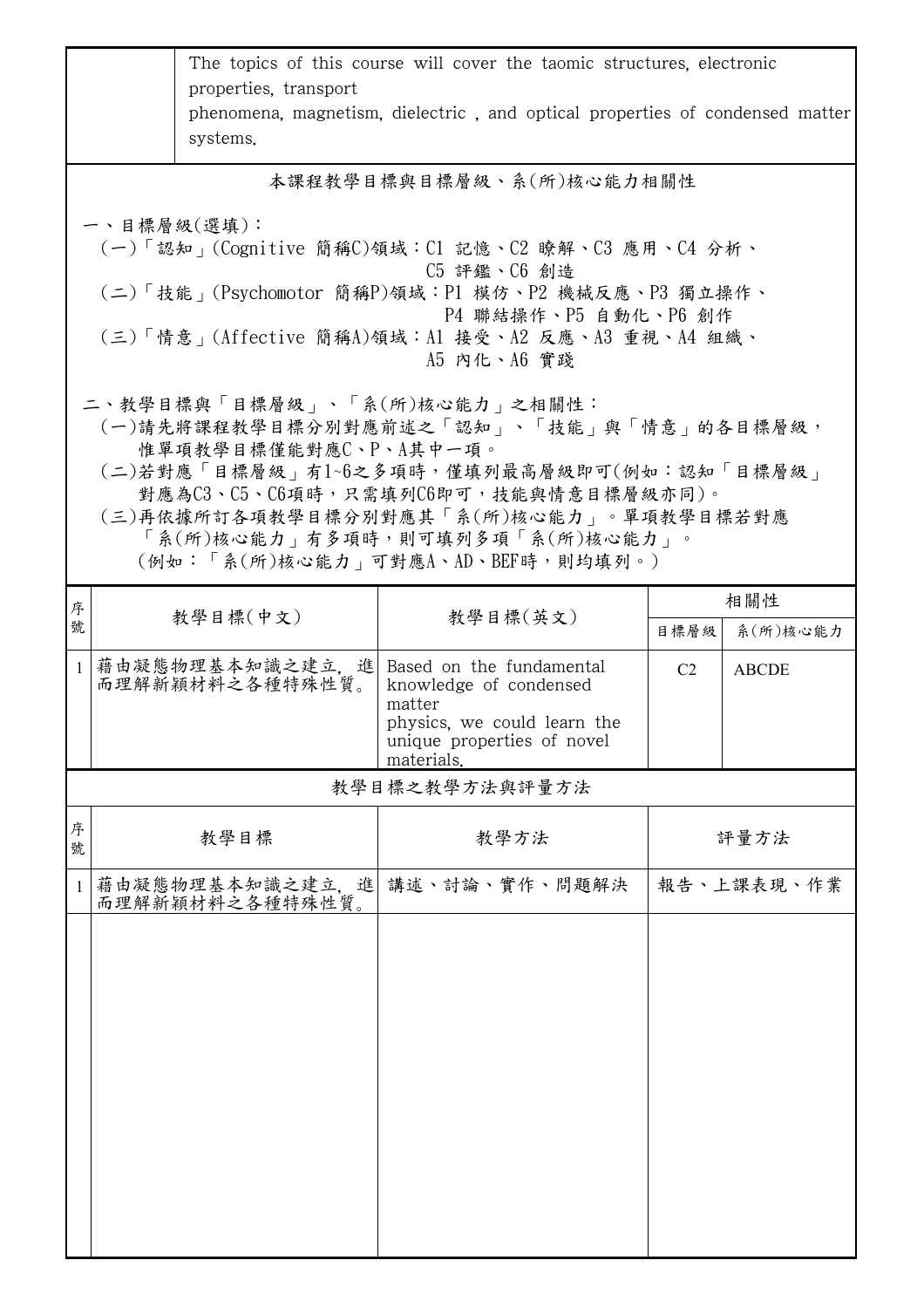| 本課程之設計與教學已融入本校校級基本素養         |                               |                                                                    |                                                 |    |  |
|------------------------------|-------------------------------|--------------------------------------------------------------------|-------------------------------------------------|----|--|
| 淡江大學校級基本素養                   |                               |                                                                    | 內涵說明                                            |    |  |
| 全球視野<br>$\langle \ \rangle$  |                               |                                                                    | 培養認識國際社會變遷的能力,以更寬廣的視野了解全球化<br>的發展。              |    |  |
| 資訊運用                         |                               |                                                                    | 熟悉資訊科技的發展與使用,並能收集、分析和妥適運用資<br>訊。                |    |  |
| 洞悉未來<br>$\langle \ \rangle$  |                               |                                                                    | 瞭解自我發展、社會脈動和科技發展,以期具備建構未來願<br>景的能力。             |    |  |
| 品德倫理<br>$\langle \ \rangle$  |                               |                                                                    | 了解為人處事之道,實踐同理心和關懷萬物,反省道德原則<br>的建構並解決道德爭議的難題。    |    |  |
| 獨立思考                         |                               |                                                                    | 鼓勵主動觀察和發掘問題,並培養邏輯推理與批判的思考能<br>力。                |    |  |
| 樂活健康<br>$\langle \, \rangle$ |                               |                                                                    | 注重身心靈和環境的和諧,建立正向健康的生活型態。                        |    |  |
| 團隊合作<br>$\langle \rangle$    |                               |                                                                    | 體察人我差異和增進溝通方法,培養資源整合與互相合作共<br>同學習解決問題的能力。       |    |  |
|                              | 美學涵養<br>$\langle \rangle$     |                                                                    | 培養對美的事物之易感性,提升美學鑑賞、表達及創作能<br>力。                 |    |  |
|                              |                               |                                                                    | 授課進度表                                           |    |  |
| 週<br>欤                       | 日期起訖                          |                                                                    | 內 容 (Subject/Topics)                            | 備註 |  |
| 1                            | $104/02/24$ ~<br>104/03/01    | Introduction                                                       |                                                 |    |  |
| 2                            | $104/03/02$ ~<br>104/03/08    | Structure                                                          | Atomic Structure of Condensed Matter 1: Crystal |    |  |
| 3                            | $104/03/09$ ~<br>104/03/15    | Low-Dimensional Systems                                            | Atomic Structure of Condensed Matter 2:         |    |  |
| 4                            | $104/03/16$ ~<br>104/03/22    | Atomic Structure of Condensed Matter 3:<br>Experimental Connection |                                                 |    |  |
| 5                            | $104/03/23$ ~<br>104/03/29    | Electronic Structures 1                                            |                                                 |    |  |
| 6                            | $104/03/30$ ~<br>104/04/05    | Electronic Structures 2                                            |                                                 |    |  |
| 7                            | $104/04/06 \sim$<br>104/04/12 | Electronic Structures 3                                            |                                                 |    |  |
| 8                            | $104/04/13$ ~<br>104/04/19    | Mechanical Properties 1                                            |                                                 |    |  |
| 9                            | $104/04/20$ ~<br>104/04/26    | Mechanical Properties 2                                            |                                                 |    |  |
| 10                           | $104/04/27$ ~<br>104/05/03    | Electron Transport 1                                               |                                                 |    |  |
| 11                           | $104/05/04$ ~<br>104/05/10    | Electron Transport 2                                               |                                                 |    |  |
| 12                           | $104/05/11$ ~<br>104/05/17    | Dielectric Properties 1                                            |                                                 |    |  |